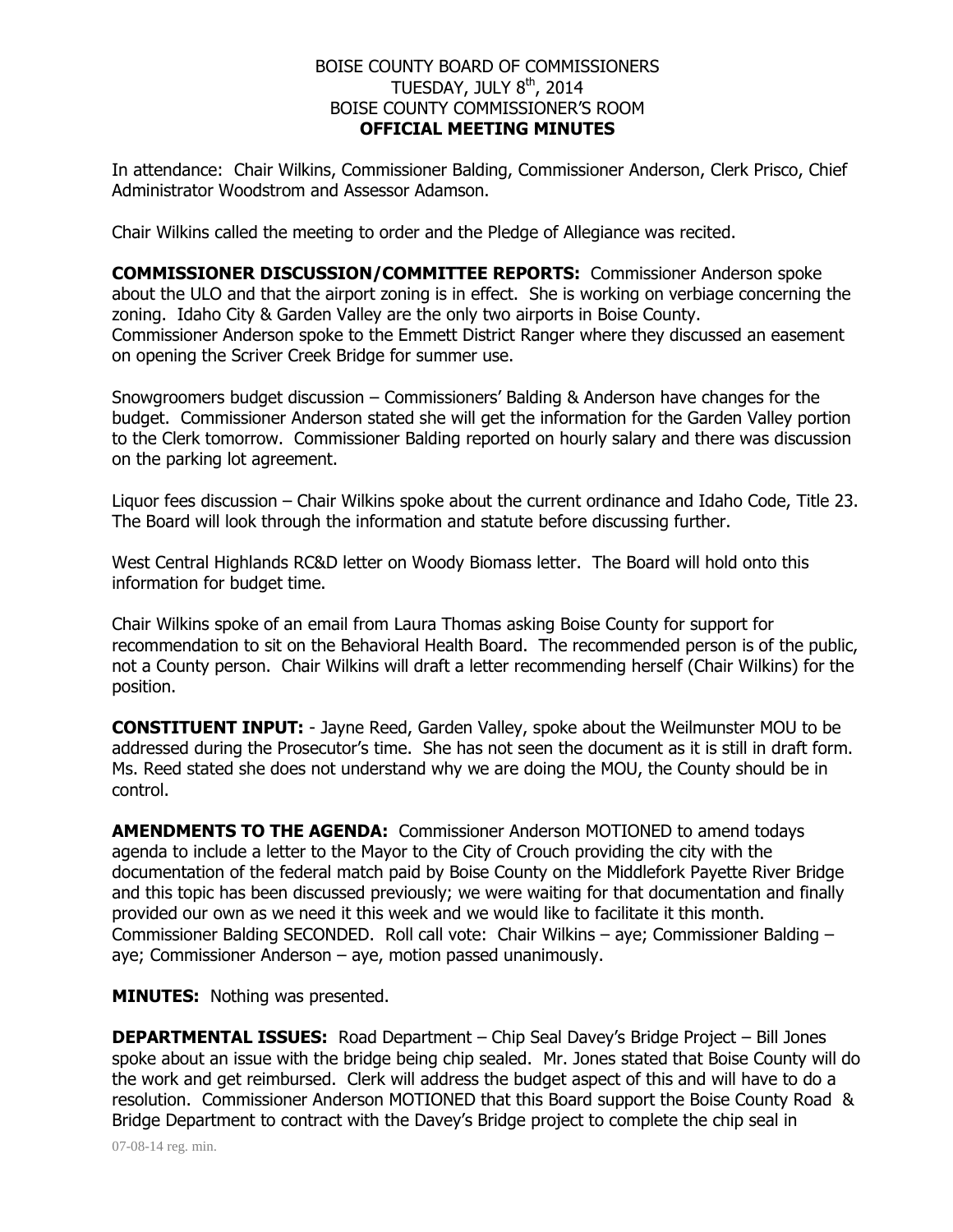anticipation of our transfer of the road to ITD. Commissioner Balding SECONDED. Amendment to add that there was clarification from the Prosecutor's review. All ayes, motion passed.

Road Dept. Change Order – Bill Jones spoke to Bill Russell at TO Engineers and Jerry Flatz and the original hours were not calculated correctly, hence, this change order. They would like to schedule a working lunch meeting date to discuss this. \$41,634.80 is the amount of the change order. Prosecutor Gee stated to not sign it today.

Noxious Weeds Stock Contract for Kari Allred – Prosecutor Gee spoke to the change in the contract. Chair Wilkins MOTIONED to approve the 2014 Seasonal Stock and Equipment Contract with Ms. Kari Allred, with changes as recommended by the Prosecutor, to be signed this afternoon, on the contingency of proof of insurance via fax by Ms. Allred. Commissioner Balding SECONDED. Roll call vote: Chair Wilkins – aye; Commissioner Balding – aye; Commissioner Anderson – aye, motion passed unanimously.

Emergency Management – BHS Grant expenditures. John Roberts, Emergency Services Coordinator, presented the grant for radios for the Volunteer Fired Departments for radio support. Commissioner Anderson MOTIONED to allow Mr. Roberts to proceed with the GAN purchase, for the volunteer fire department radio support, using the SHSD 2012 allocation from the Idaho BHS in the total amount of \$22,769. Commissioner Balding SECONDED. All ayes, motion passed.

Letter of support to Bureau of Homeland Security for Mitigation Plan – Mr. Roberts presented the letter concerning the local emergency planning committee and first responders for the mitigation plan. Commissioner Anderson MOTIONED to submit a letter to the Bureau of Homeland Security committing to our in kind match of \$10,417.00 for the All Hazard Mitigation Plan. Commissioner Balding SECONDED. All ayes, motion passed unanimously.

Chair Wilkins spoke about the Boise County Commissioners room being designated as the Emergency Operations Center and the emergency radio in this room has not been updated. Emergency Manager, John Roberts will check that out. Commissioner Balding stated she needed a back-up battery for her emergency radio.

4-H funding letter - Chair Wilkins MOTIONED to sign the 2014-2015 budget support for the Gem County/Boise County 4-H Program, in the amount of \$8,500, barring any unforeseen emergencies. Commissioner Anderson SECONDED. All ayes, motion passed unanimously.

**CONTRACTS/AGREEMENTS/GRANTS:** Computer purchase – Commissioner Anderson is still compiling the information and will send it out via email tonight.

Community Justice SRO Grant – Val Delyea spoke about the grant and stated that it is the financial portion of the grant. Commissioner Anderson MOTIONED to approve the funding for the Restorative Justice Practices Project, for the SRO, which is the school resource officer, to include restorative approach in the amount of \$27,602.00, thru the Idaho Department of Juvenile Corrections and the ID Millennium fund. Commissioner Balding SECONDED. All ayes, motion passed unanimously.

RAC Grant Cost Share Agreement – This draft was presented for the Board review and it was tabled until next week.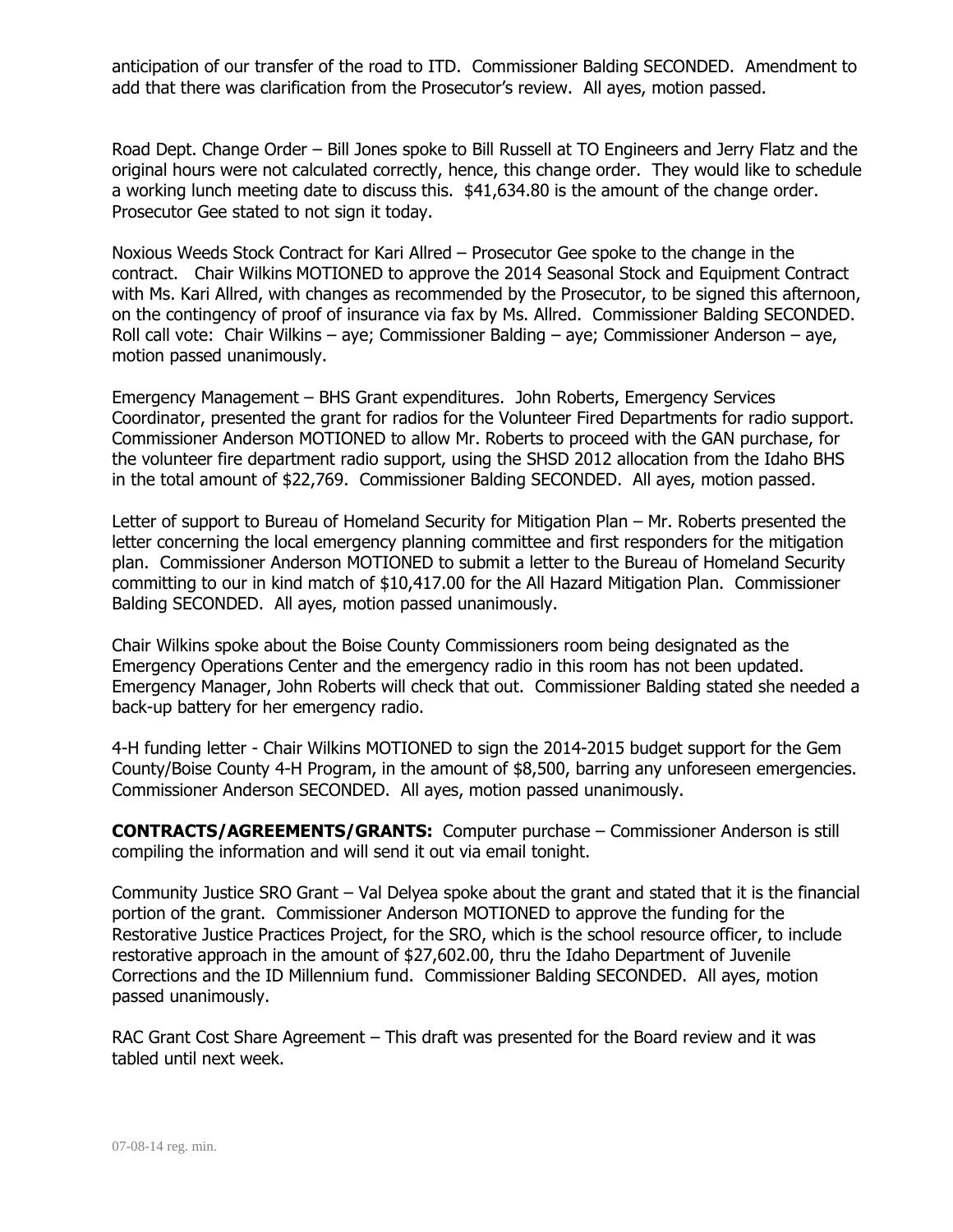P&Z vehicle lease – Commissioner Anderson there was a signatory line change so this was tabled until later today.

IT Services Agreement – Commissioner Anderson spoke about opening of the bids for the IT administrators in early June. Commissioner Anderson stated she had one addition to Clerk Prisco's financial analysis of the project and that would be for clarity purposes that CAI does receive another \$6,500 in travel, on an annual basis, to support the Addendum C. Chair Wilkins stated she did some checking and was not comfortable with the information. Neither Chair Wilkins or Commissioner Balding agreed with Commissioner Anderson as to having Corporate Technologies come on board for our IT support. Commissioner Anderson stated to draft a job description for an "in house" IT person. The next tech meeting is July  $16<sup>th</sup>$  at 1 pm at the Public Safety Building. Chair Wilkins MOTIONED to deny both bids, one from Computer Arts and one from Corporate Technologies and that this Board needs to goes back to the Tech Committee to continue discussions and to address the County's IT needs. Commissioner Balding SECONDED. Commissioner Balding – aye; Chair Wilkins – aye; Commissioner Anderson - nay, motion passed.

The Stock and Equipment Contract for Kari Allred was presented for signature. The Board stated that the Certificate of Liability needs to have Boise County as additional insured.

## **DEMAND WARRANTS:** Nothing was presented.

**INDIGENT:** Chair Wilkins MOTIONED to go into executive session per Idaho Code 67-2345(1)(d) to discuss case 14-06-A. Commissioner Anderson SECONDED. Roll call vote: Chair Wilkins – aye; Commissioner Balding – aye; Commissioner Anderson – aye, motion passed unanimously. Coming out for indigency, Chair Wilkins MOTIONED to deny case # 14-06-A and that the applicant if not indigent, is over income. Commissioner Balding SECONDED. Roll call vote: Chair Wilkins – aye; Commissioner Balding – aye; Commissioner Anderson – aye, motion passed unanimously.

**PA ISSUES:** At-will policy discussion – Commissioner Anderson would like to have a merged document for the July  $15<sup>th</sup>$  meeting or possibly move to July 22 $<sup>nd</sup>$ .</sup>

Baldwin issue – Prosecutor Gee drafted a letter to Mr. Baldwin and presented it to the Board. Chair Wilkins spoke about parts of the letter. Chair Wilkins MOTIONED to approve the letter to Mr. Baldwin for parcel #RP07N02E3431254 with the word "usable" taken out of the letter, as discussed and clarification on the amendment, as discussed. Commissioner Balding SECONDED. All ayes, motion passed unanimously. Prosecutor Gee presented a letter to be sent to Garth Baldwin. Commissioner Anderson MOTIONED to sign the letter to Mr. Garth Baldwin and we are responding to his formal inquiry as of April  $24<sup>th</sup>$ ,2014 on a tax deed parcel purchase.

Weilmunster MOU – Prosecutor Gee is still working on the MOU. Prosecutor Gee handed out information from Treasurer Hutchings. Treasurer Hutchings stated that the check from Mr. Oaas, that was given to Boise County for the back taxes, was returned for nonsufficient Funds. Commissioner Anderson stated the land records issue is of equal value to the bridge match. Prosecutor Gee stated he will update the Board again next week.

Redzone computers – Prosecutor Gee presented the recommended changes to the document. The Board will review.

Beaubien letter – a draft document was discussed with the Board and Prosecutor Gee obtained the Board's comments on the draft.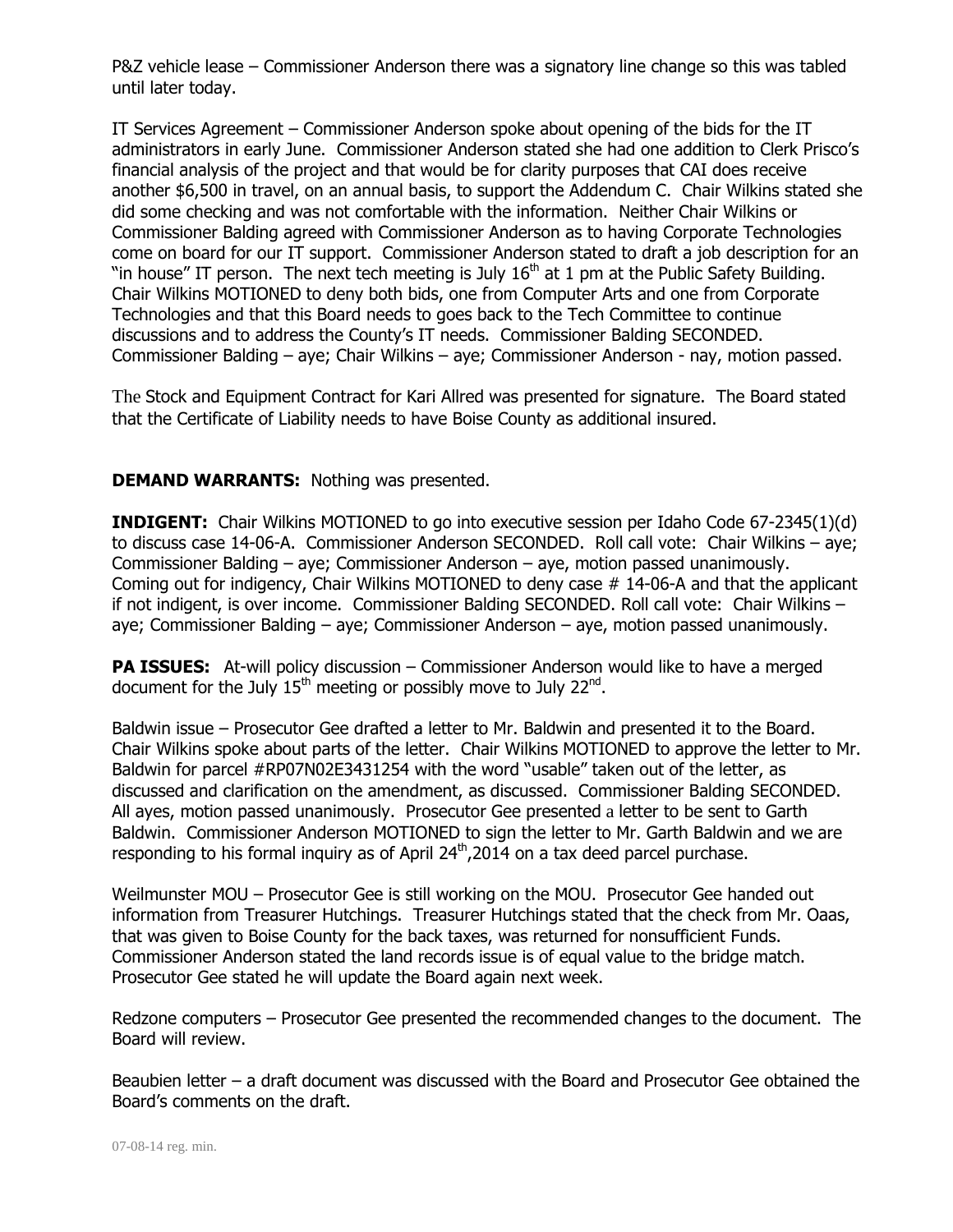Chair Wilkins MOTIONED to go into executive session under I.C. 67-2345(1)(f), pending litigation and 67-2345(1)(b), personnel. Commissioner Balding SECONDED. Roll call vote: Chair Wilkins – aye; Commissioner Balding – aye; Commissioner Anderson – aye, motion passed unanimously. Coming out for I.C. 67-2345(1)(f), there was an update from Prosecutor, no decision was made. Under I.C. 67-2345(1)(b) personnel, updates and discussion ensued, will be pursuing possible mediation. The Board will go into executive session again this afternoon.

**P&Z:** Northridge at Terrace Lakes final plat amendment deliberation & decision – P&Z staff, Rora Canody, presented the FCO's for approval. Chair Wilkins read them into the record. The process of finalizing was discussed by Ms. Canody. Commissioner Anderson spoke about items that needed to be clarified and that notation of evacuation routes need to be on the plat. This is to be added as condition #5, to the FCO's.

FCO's - Commissioner Anderson MOTIONED to sign the FCO's but the motion died as revisions need to be made. The FCO's were tabled for revisions.

FCO's revision - Commissioner Anderson motioned to approve the North Ridge@Terrace Lakes final plat application SUB 2014-001 and attaching the Board of County Commissioner's FCO'S signed and dated 11-17 2008 as an Exhibit A , with the follow conditions; 1) original conditions 1- 9 of the preliminary plat approval stated in the FCO'S signed and dated 11-17-2008 by the Board of County Commissioners will remain in effect for the North Ridge@Terrace Lakes final plat application, 2) the applicant shall complete conditions  $1 - 9$  in which the conditions proof of preliminary plat of North Ridge@Terrace Lakes prior to the Board of Commissioners signing the plat, 3) condition #10 will be met by way of a voluntarily signed mitigation contract between the applicant and Boise County, 4) all face notes on the final plat shall meet the requirements of Subdivision Ordinance #2006-02 and shall include the following additional notes: a) all structures built greater than 3,600 square feet shall be required to have residential fire sprinkler systems installed, b) lots 40 & 41 are affected by a thirty (30) food wide emergency egress easement, c) lot 48 is affected by an easement for a drinking water tank easement granted to the Village at Terrace Lakes Homeowners Association, Inc. by Warranty Deed, Instrument 173532, and a twenty (20) food wide drinking water line easement granted by this plat, d) Lots 48 & 49 are affected by a (30) foot wide drinking water line easement granted to the Village at Terrace Lakes Homeowners Association, Inc. by Warranty Deed, Instrument 173532 and 5) a copy of the Evacuation Route shall be attached as Exhibit A to the final CCR's, prior to the Board of County Commissioners signing the final plat. The Board of County Commissioners reserves the right to withdraw its approval if applicant fails to adequately satisfy these conditions. Commissioner Balding SECONDED. Roll call vote: Chair Wilkins – aye; Commissioner Balding – aye; Commissioner Anderson – aye, motion passed unanimously.

**PLANNING & ZONING:** Chair Wilkins closed the regular meeting and opened the public hearing. P&Z staff, Rora Canody, presented a lot-line vacation application for Angela Hilleshiem and read the staff report into the record. Chair Wilkins called for comments…there were none. Chair Wilkins closed the public hearing for deliberation. Commissioner Anderson motioned to approve the lot line vacation llb #14-002 for Angela and Marcy Hilleshiem/Brown on the conditions that the applicant shall present to the P&Z Department for review prior to recording the following information; record of survey mylar showing the new lot boundary, a reduced copy  $8\frac{1}{2}$  X 11 copy of the survey, a deed from the applicant showing the new legal description for the one lot, from the Boise County Treasurer that all property taxes have been paid in full to date and note that the lot line vacation does not become valid until such time as all the forms and exhibits are approved and signed by the P&Z Administrator and recorded in the Boise County Recorder's office. The Board of County Commissioners reserves the right to withdraw its approval if applicant fails to adequately satisfy these conditions. Commissioner Balding SECONDED. Roll call vote: Chair Wilkins – aye; Commissioner Balding – aye; Commissioner Anderson – aye, motion passed unanimously.

07-08-14 reg. min.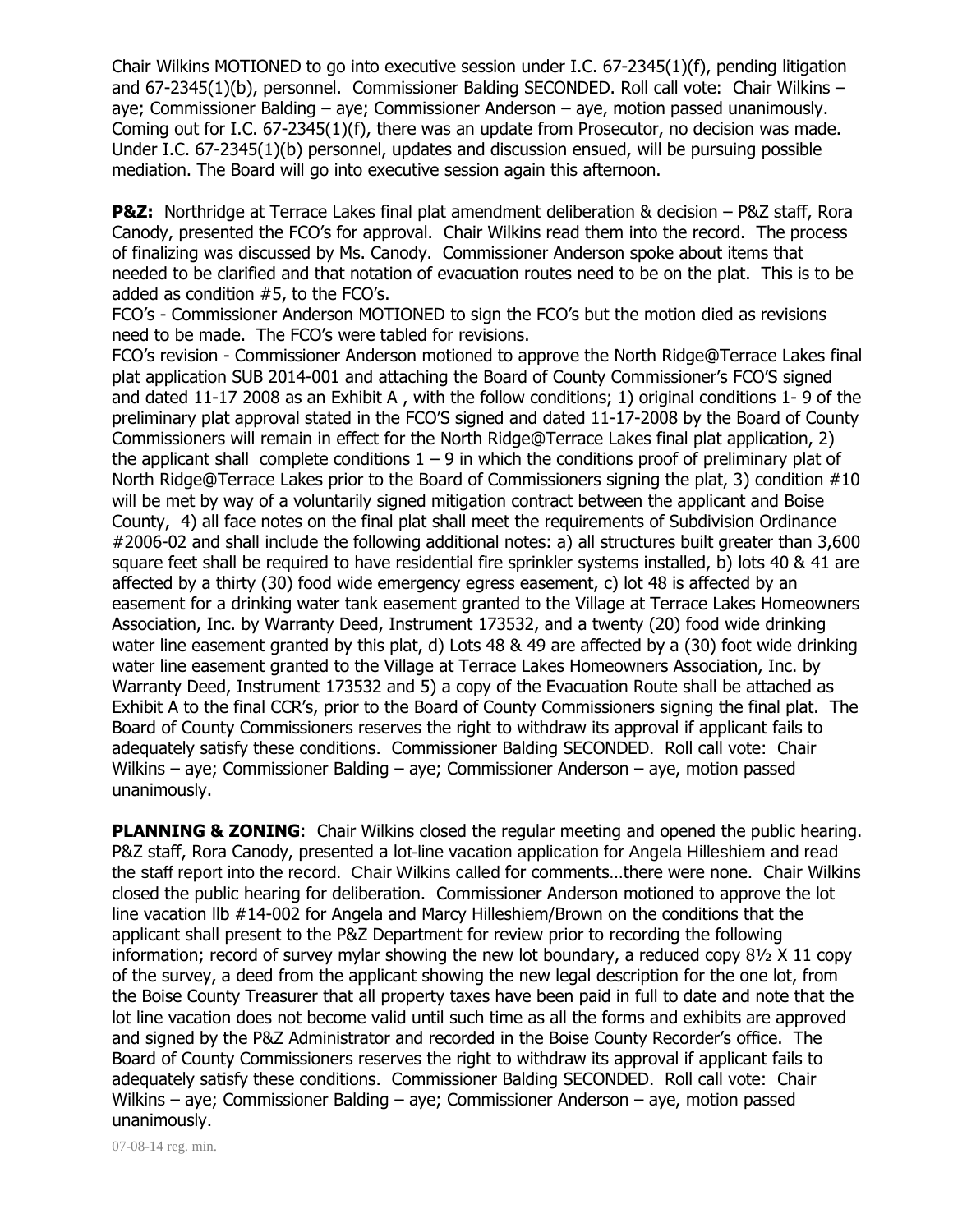Chair Wilkins MOTIONED to go into executive session per I.C. 67-2345(1)(b) for personnel. Commissioner Balding SECONDED. Roll call vote: Chair Wilkins – aye; Commissioner Balding – aye; Commissioner Anderson – aye, motion passed unanimously. Ccoming out of executive session per I.C. 67-2345(1)(b) personnel, continued discussion with staff and legal counsel, no decision, just Commissioner Anderson is to work on job descriptions.

## **MISCELLANEOUS & CORRESPONDENCE:**

- Hinkley lease Commissioner Anderson MOTIONED that Boise County enter into a 3 year (36 months) vehicle equipment lease with Hinkley Leasing for a vehicle for the P&Z Department. They have a current budget line for a vehicle with a total amount of the first annual payment of \$8,281.64, which is a lease payment. Commissioner Anderson continued her motion to state this is to purchase a 2014 Equinox from Hinkley Leasing Company after three bids were received, with this being the low bid from all the quotes. Commissioner Balding SECONDED. Roll call vote: Chair Wilkins – aye; Commissioner Balding – aye; Commissioner Anderson – aye, motion passed unanimously.
- Bills Commissioner Balding MOTIONED to approve the claims report presented today in the amount of \$44844.45, with the notation that there are a couple of items, one is on hold and the other is a trust account, for a total of \$660.60 and Commissioner Anderson added that there are numerous negative appropriation balances with the adjustment. Commissioner Anderson SECONDED. Chair Wilkins nayed, Commissioners Anderson and Balding ayed, motion passed.
- USDA letters (2) Bearskin Project Commissioner Anderson stated she may draft a comment.
- Certificate of Residency R. Hiller Commissioner Anderson MOTIONED to approve the Certificate of Residency of Boise County for R. Hiller. Chair Wilkins SECONDED. Roll call vote: Chair Wilkins – aye; Commissioner Balding – aye; Commissioner Anderson – aye, motion passed unanimously.
- Idaho Power Notice of Modified Procedures (2) The Board reviewed the information on the PURPA and a hydro project.
- Letter to City of Crouch (amended motion) Commissioner Anderson MOTIONED to sign the letter documenting the bridge match for the \$49,092 award for the 2014 LRHIP Grant from LHTAC for the Crouch Bridge federal aid match. Commissioner Balding SECONDED. All ayes, motion passed.
- Future Agenda Topics review The Board discussed future topics.

**BOARD OF EQUALIZATION HEARINGS:** All appraisers and the Assessor were sworn in by Clerk Prisco.

Cynthia Drury was in attendance. Clerk Prisco swore in Ms. Drury. Ms. Drury handed out paperwork. Chris Juszczak, appraiser, asked questions of the appellant. Commissioner Anderson asked questions about the information that was given. Chris Juszczak, appraiser, gave a handout of comparables, etc. He spoke about the garage and the comparables and then the house. Commissioner Balding asked Mr. Juszczak what the definition of a pole barn was. Commissioner Anderson spoke about the value of the garage. Ms. Drury asked how Mr. Juszczak calculated the garage. Ms. Drury asked for the addresses for the comparables that Mr. Juszczak used. Assessor Adamson stated they could give her any public information she would request. Commissioner Balding asked if the garage is the pole barn, the reply was yes. Commissioner Anderson spoke about the garage information from Ms. Drury. Commissioner Balding MOTIONED to table this to analys the Assessor's and Ms. Drury's information. Commissioner Anderson SECONDED. Roll call vote: Chair Wilkins – nay; Commissioner Balding – aye; Commissioner Anderson – aye, motion passed.